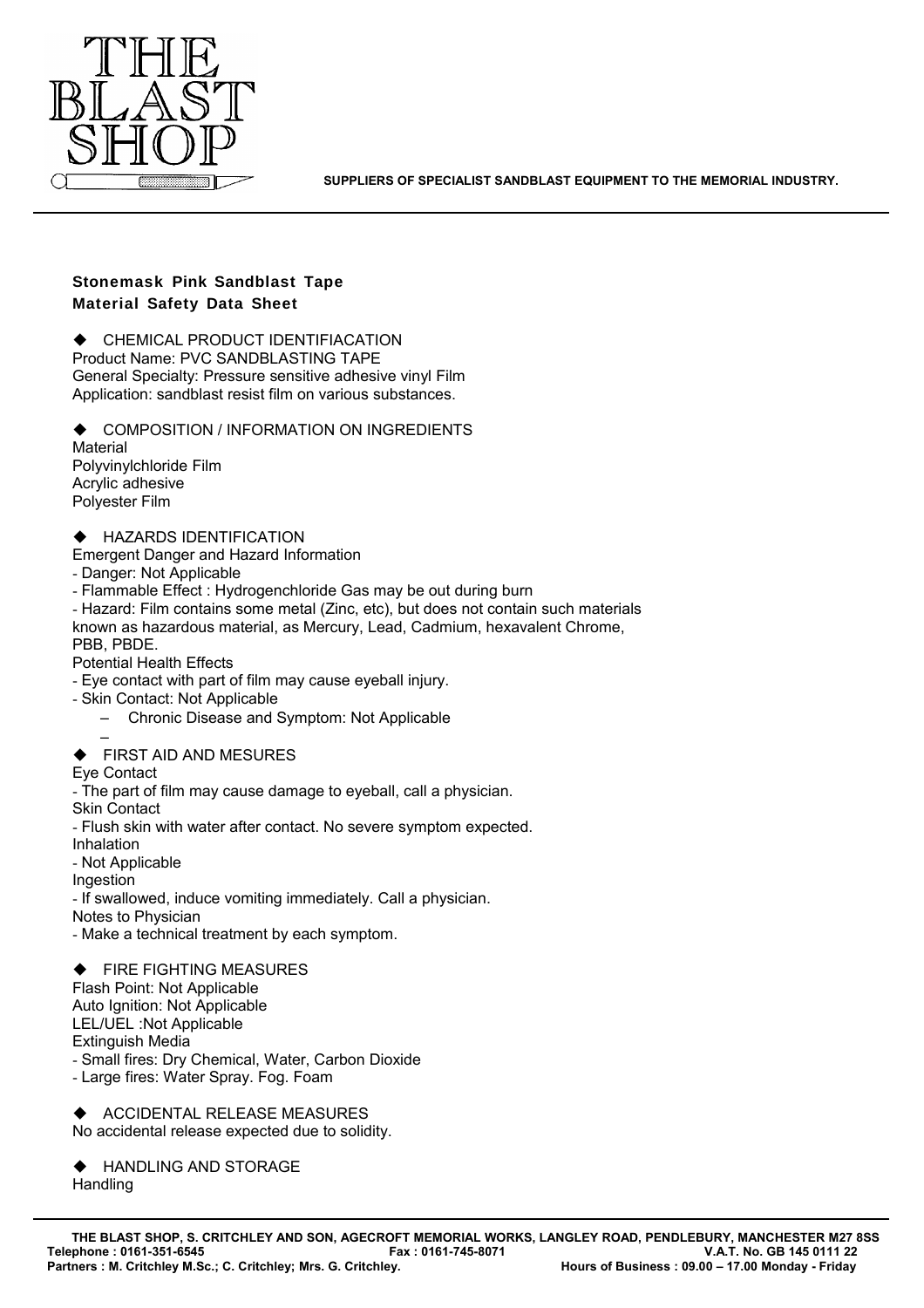

**SUPPLIERS OF SPECIALIST SANDBLAST EQUIPMENT TO THE MEMORIAL INDUSTRY.**

- Be careful to avoiding cut by film edge.

**Storage** 

- Store inside cool, dry place away from heat, sparks, and flame.

## EXPOSURE CONTROLS / PERSONAL PROTECTION

Engineering Controls

- Use local ventilation in case of foaming by heat.

**Respirators** 

- Not applicable

Eye / Face Protection

- Wear the heatproof gloves in case of handing heated film.
- Wear protective glasses to avoid eye ball injury.

Protective Clothing

- Where there is potential for skin contact with heated film, wear appropriate

impervious gloves, long sleeves shirts and pants.

Exposure Guidelines

- Not applicable

#### PHYSICAL AND CHEMICAL PROPERTIES

Physical Data

- External Appearance: thin solid film
- Odor: Aromatic
- Boiling Point: Not Applicable
- Vapor Pressure: Not Applicable
- Vapor Density: Not Applicable
- Melting Point: No information found
- Explosiveness: None
- Specific Gravity: 1.08
- pH: Not Applicable

### STABILITY AND REACTIVITY

Chemical Stability

- Stable at normal temperature and storage conditions.

Incompatibility with Other Materials

- Avoid the igniter such as heat, spark.

**Decompositions** 

- Hydrogen chloride gas may be created with pyrolysis.

Polymerization

- No information found

 TOXICOLOGICAL INFORMATION Oral ALD: Not Applicable Inhalation: Not Applicable Reproductive or mutagenic hazard: Not Applicable Carcinogenic: No information found

 $\blacklozenge$  DISPOSAL CONSIDERATION

Waste Disposal

- Comply with Central Government, Municipal and local regulations. If Approved may be incinerated, or transferred to a licensed disposal contractors.

 TRANPROTATION INFORMATION Shipping Information